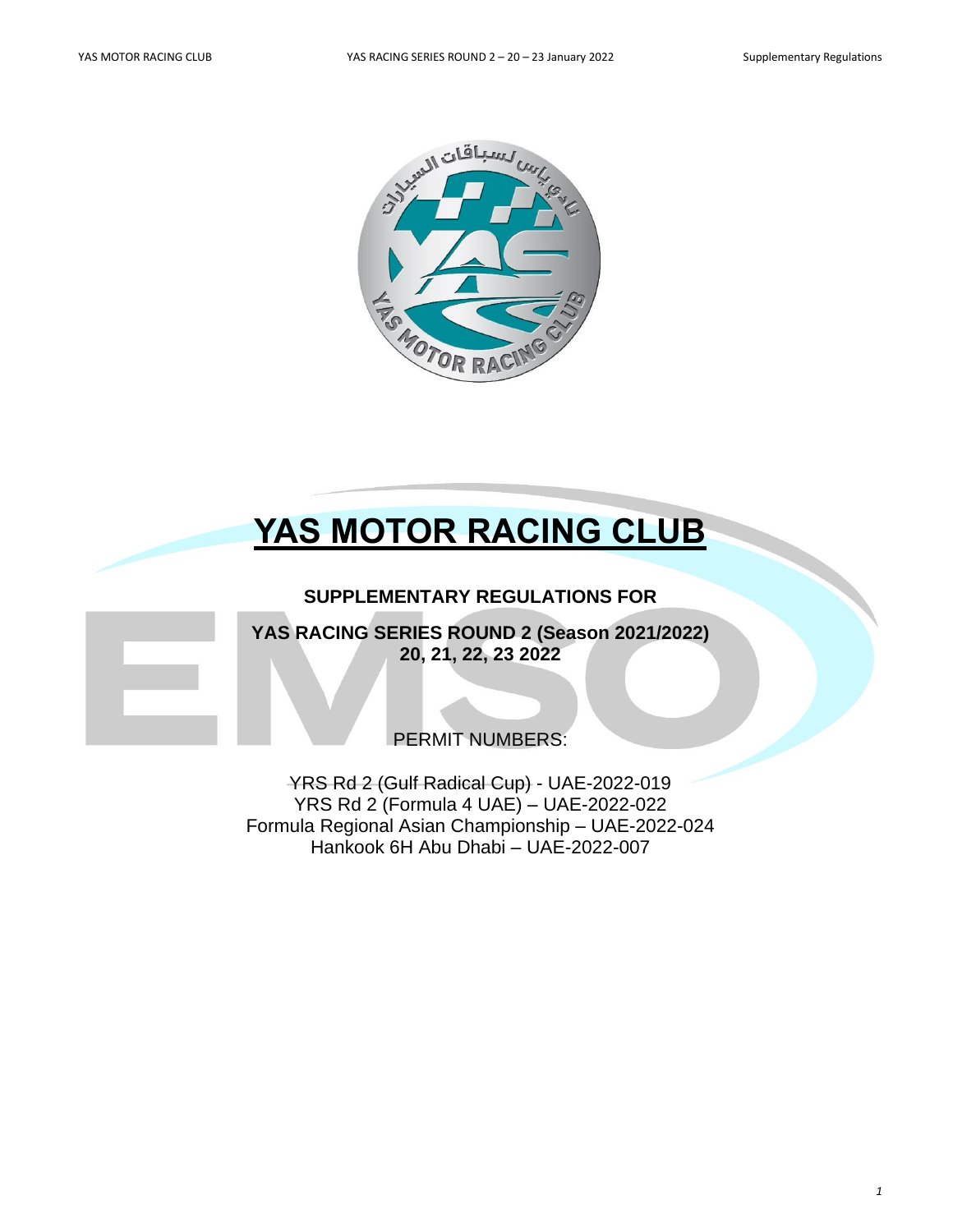# **SUPPLEMENTARY REGULATIONS**

# **1. Organization & Status:**

The **Yas Motor Racing Club** run by **Abu Dhabi Motorsports Management (ADMM)** will promote and organize a **national status** race event at Yas Marina Circuit on 20, 21, 22, 23 January 2022.

The meeting will be held under the FIA International Sporting Code including Appendices and under the National Competition Rules of the EMSO (the **Rules**). It is the competitors' responsibility to follow the relevant Championship Regulations, these Supplementary Regulations and any subsequent officially published bulletins.

# **2. Event Title & Venue:**

The event will be known as **Yas Racing Series Round 2** hereinafter referred to as the "Meeting or Event" and will be held on the Yas Marina GP Circuit 5.281km using both the Main and Support Pits and Paddock.

# **3. Organizer:**

Yas Motor Racing Club (YMRC) Yas Marina Circuit, Yas Island P.O. Box 130001 Abu Dhabi, UAE Tel +971 2 659 9999 Email [ymrc@ymc.ae](mailto:ymrc@ymc.ae) Web [www.yasmarinacircuit.com](http://www.yasmarinacircuit.com/)

# **4. National Sporting Authority:**

Emirates Motor Sports Organisation (EMSO) Al Wuheida Street, P.O. Box 5078. Dubai, UAE Tel +971 4 2961122 Fax +971 4 2961133 Web: [www.atcuae.ae](http://www.atcuae.ae/)

# **5. Circuit Details:**

Track Configuration GP Circuit Track Length 5.281 Kilometers Direction **Anticlockwise** Track Density 6

Official Notice Board Via email from the Secretary of the Meeting Stewards' Offices Main Paddock building ground floor (for 6H Abu Dhabi and Formula Regional Asian Championship) Support Drivers' Briefing Room (for Formula 4 UAE and Gulf Radical Cup) Drivers' Briefing Room Paddock Suite 1 (for 6H Abu Dhabi and Formula Regional Asian Championship) Drivers' briefings for F4 UAE and Gulf Radical Cup will be delivered virtually via Microsoft Teams

# **6. Competitor Eligibility:**

All competitors must be holders of a current, valid and relevant National race license, EMSO or MENA (Middle East North Africa Zone) issued as a minimum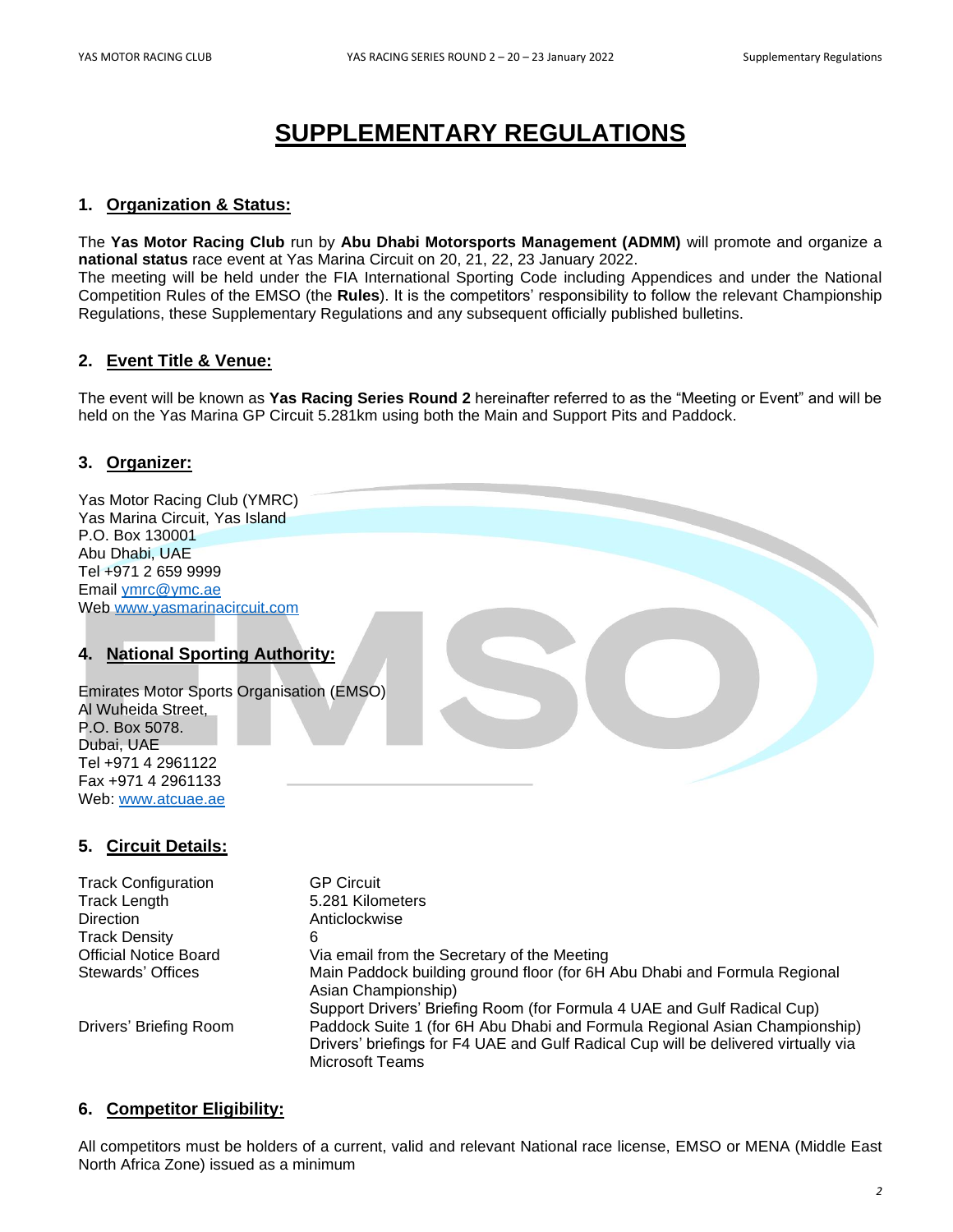All competitors must have passed the appropriate Medical and meet any other requirements applicable to the event, its status and/or championship event or race event in question.

In addition, the competitors must have **permission to compete** from their license-issuing ASN in accordance with the Rules.

#### **7. Eligible Categories:**

FORMULA REGIONAL ASIAN CHAMPIONSHIP CERTIFIED BY FIA HANKOOK 6H ABU DHABI FORMULA 4 UAE GULF RADICAL CUP

# **8. Timetable:**

#### **Thursday 20th January – Test:**

Gulf Radical Sign-on, Scrutineering & Test Session Formula Regional Asia Sign-on, Scrutineering & Test Sessions Formula 4 UAE Sign-on, Scrutineering & Test Sessions Hankook 6H Abu Dhabi Sign-on, Scrutineering & Test Sessions

#### **Friday 21st January:**

Formula 4 UAE Drivers' Briefing, Warm Up, Qualifying & Race 1 Gulf Radical Cup Drivers' Briefing, Sprint Qualifying & 2 Sprint Races Formula Regional Asia Drivers' Briefing, Free Practice & Qualifying Hankook 6H Abu Dhabi Sign-on, Scrutineering, Test Sessions, Team Manager Briefing, Drivers' Briefing & Free Practice

# **Saturday 22nd January:**

Formula 4 UAE Race 2 & Race 3 Hankook 6H Abu Dhabi Qualifying & Race Formula Regional Asia Race 1 Gulf Radical Cup Enduro Qualifying & Enduro Race

#### **Sunday 23rd January:** Formula Regional Asia Race 2 & Race 3

Formula 4 UAE Race 4

*See the detailed schedule in Appendix 1.*

# **9. Entries:**

Entries Open: On publication Entries Close: As per individual championship instructions

# **10. Sign On & Administration:**

| Thursday 20 <sup>th</sup> January<br><b>Gulf Radical Cup</b> | $08:00 -$ |                          | 18:00 |
|--------------------------------------------------------------|-----------|--------------------------|-------|
| Thursday 20th January<br>Formula Regional Asian Championship | $08:00 -$ |                          | 18:00 |
| Thursday 20 <sup>th</sup> January<br>Formula 4 UAE           | $08:00 -$ |                          | 18:00 |
| Thursday 20 <sup>th</sup> January<br>Hankook 6H Abu Dhabi    |           | $\overline{\phantom{a}}$ | 18:00 |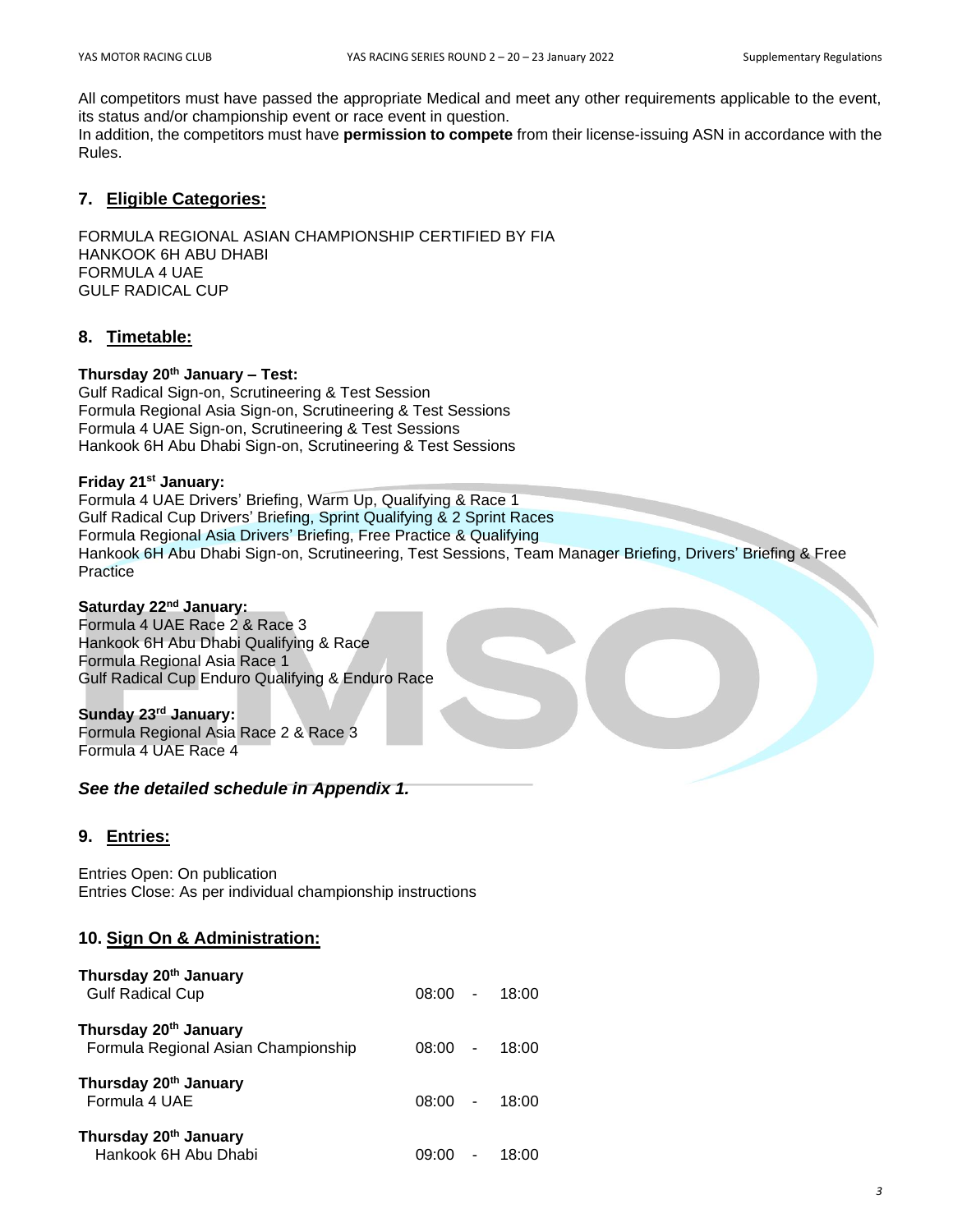#### **11. Scrutineering:**

| Thursday 20 <sup>th</sup> January<br><b>Gulf Radical Cup</b>             | $08:00 - 18:00$ |       |
|--------------------------------------------------------------------------|-----------------|-------|
| Thursday 20 <sup>th</sup> January<br>Formula Regional Asian Championship | $08:00 - 18:00$ |       |
| Thursday 20 <sup>th</sup> January<br>Formula 4 UAE                       | $08:00 - 18:00$ |       |
| Thursday 20 <sup>th</sup> January<br>Hankook 6H Abu Dhabi                | 09:00           | 18:00 |

#### 11.1. At scrutineering:

a) All cars must be equipped with transponders

b) All start numbers must be affixed on the cars

d) All driver safety attire must be made available for inspection, helmet, gloves, overall, shoes, HANS device

- 11.2. Only drivers and vehicles that have passed Administrative Check (Sign on) / Scrutineering have the right to participate in the event (be on the "Start List"). The Start List will be issued after the Scrutineering closing time
- 11.3. Late arrivals will not be accepted after the closing time of Scrutineering (see the Meeting Timetable)
- 11.4. All vehicles must comply with vehicle, formula and tyre regulations. In accordance with the Rules, all vehicles must have suitable and sufficient protection for the prevention of passage of flame between engine and driver's seat.

# **12. Transponders:**

It's the Series Coordinator to return the transponders, case and charge after 1hr of the last race. Missing or lost transponder a fee of AED 6,000 will be charged on the series.

#### **13. Drivers' Briefing:**

| Friday 21 <sup>st</sup> January<br>Formula 4 UAE           | $07:30 - 07:50$ |         |
|------------------------------------------------------------|-----------------|---------|
| Friday 21 <sup>st</sup> January<br><b>Gulf Radical Cup</b> | $07:55 - 08:15$ |         |
| Friday 21 <sup>st</sup> January<br>Formula Regional Asian  | $08:20 - 08:40$ |         |
| Friday 21 <sup>st</sup> January<br>Hankook 6H Abu Dhabi    | 18:00           | - 18:30 |

- 13.1. Attendance will be logged via Microsoft Teams (for online briefings) or by sign-on sheet (for face-to-face briefings). Lateness will be classified as non-attendance.
- 13.2. Attendance is **MANDATORY** and non-attendance will be penalized as per the 2021/2022 published sporting regulations and the driver will have to sit through a separate briefing at the convenience of the Clerk of the Course to be able to compete. The organizers reserve the right to call subsequent briefings at any time, should they consider it necessary. Such briefings will be announced via bulletins and/or paddock announcements.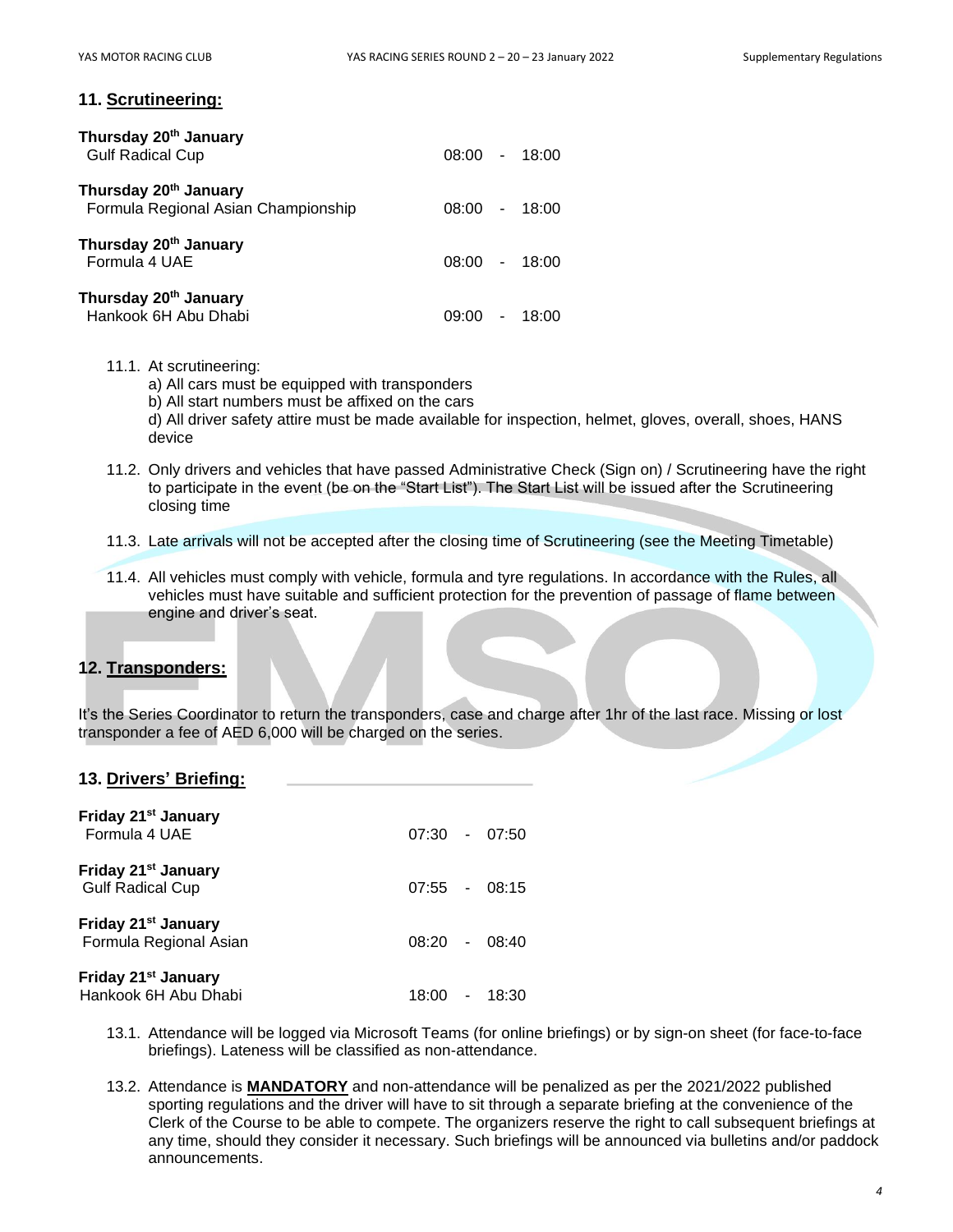# **14. Officials:**

Clerk of the Course **Feleo Furtado Feleo Furtado** Deputy Clerk of the Course Stuart Latham Stuart Latham Deputy Clerk of the Course **Jean-Francois Lefebvre** Jean-Francois Lefebvre Asst. Secretary of the Meeting (Formula Regional, Hankook 6H) Nada El Hassan Secretary of the Meeting (F4, Gulf Radical) Assem Reda Chief Medical Officer (Friday) **Bradley Jones** Bradley Jones Chief Medical Officer (Saturday) Deryck Todd Chief Medical Officer (Sunday) Waseem Khan Chief Scrutineer (F4 UAE) and the control of the Mark Robinson Mark Robinson Safety Car 1 Driver Shibin Yousef Safety Car 1 Observer Mohamed Irfan Safety Car 2 Driver (Saturday) and the same of the Safety Car 2 Driver (Saturday) Safety Car 2 Observer (Saturday) Sami Khaled Medical Chase Car Driver **Francesca Pardini Francesca Pardini** Chief Pit Lane **Erwan Grall Chief Recovery Services** Geraint Jones Geraint Jones

#### **Formula Regional Asian Championship**

Series Manager Matthijs Hoitink Race Director **Eduardo Freitas** Chief Steward (Chairman) **Rui Marques** Rui Marques **Rui Marques** Rui Marques Rui Marques Rui Marques Rui Marques Rui Marques Rui Marques Rui Marques Rui Marques Rui Marques Rui Marques Rui Marques Rui Marques Rui Marques R ASN Steward **Phiroze Jhaveri** Phiroze Jhaveri **Phiroze Jhaveri** Steward Mohamed Al Hashmi Technical Delegate/Scrutineer Jana Muhlner Jana Muhlner Series Secretary Mikki Xu

#### **Formula 4 UAE**

Championship Coordinator Craig Thomson ASN Steward Nadia Khan Nadia Khan Nadia Khan Nadia Khan Nadia Khan Nadia Khan Nadia Khan Nadia Khan Nadia Khan Nadia Khan Nadia Khan Nadia Khan Nadia Khan Nadia Khan Nadia Khan Nadia Khan Nadia Khan Nadia Khan Nadia Khan N Steward (Chairman) Steward **TBC** Asst. Secretary Of Meeting Mariam Taha

#### **Hankook 6H Abu Dhabi**

Championship Coordinator **Contact Contact Contact Contact Contact Contact Contact Contact Contact Contact Contact Contact Contact Contact Contact Contact Contact Contact Contact Contact Contact Contact Contact Contact Cont** Championship Coordinator Ole Dorlemann Championship Coordinator **Helen Roukens Helen Roukens** Race Director **Access 2018 Race Director** Access 2019 **Jeroen Steenhuis** Deputy Race Director **Arie Kroeze** Arie Kroeze Deputy Race Director **Adam Svboda Contract Contract Contract Contract Contract Contract Contract Contract Contract Contract Contract Contract Contract Contract Contract Contract Contract Contract Contract Contract Contra** Chief Scrutineer Vincenso Cesolini Chief Timekeeper **Chief Timekeeper Rob Oude Luttikhuis** Timekeeper Marcel Lambrechts (1999) and the Marcel Lambrechts (1999) and the Marcel Lambrechts (1999) and the Marcel Lambrechts (1999) and the Marcel Lambrechts (1999) and the Marcel Lambrechts (1999) and the Marcel Lambre Steward (Chairman) Gerad du Pre ASN Steward **Phiroze Jhaveri** Phiroze Jhaveri **Phiroze Jhaveri** Phiroze Jhaveri Phiroze Jhaveri Phiroze Jhaveri Phiroze Jhaveri Phiroze Jhaveri Phiroze Jhaveri Phiroze Jhaveri Phiroze Jhaveri Phiroze Jhaveri Phiroze Jhaver Steward **Ton Nachtegeller** Steward **Ton Nachtegeller** Steward **Ton Nachtegeller** Official **Melarno Kraan** Melarno Kraan Melarno Kraan Melarno Kraan Melarno Kraan Melarno Kraan Melarno Kraan Melarno Kraan Melarno Kraan Melarno Kraan Melarno Kraan Melarno Kraan Melarno Kraan Melarno Kraan Melarno Kraan M Official (Fuel Station) Johan Somers

#### **Gulf Radical Cup**

Championship Coordinator<br>
Chief Steward (Chairman) Chief Steward (Chairman) Chief Steward (Chairman) ASN Steward **National Assault Control Control Control Control Control Control Control Control Control Control Control Control Control Control Control Control Control Control Control Control Control Control Control Control**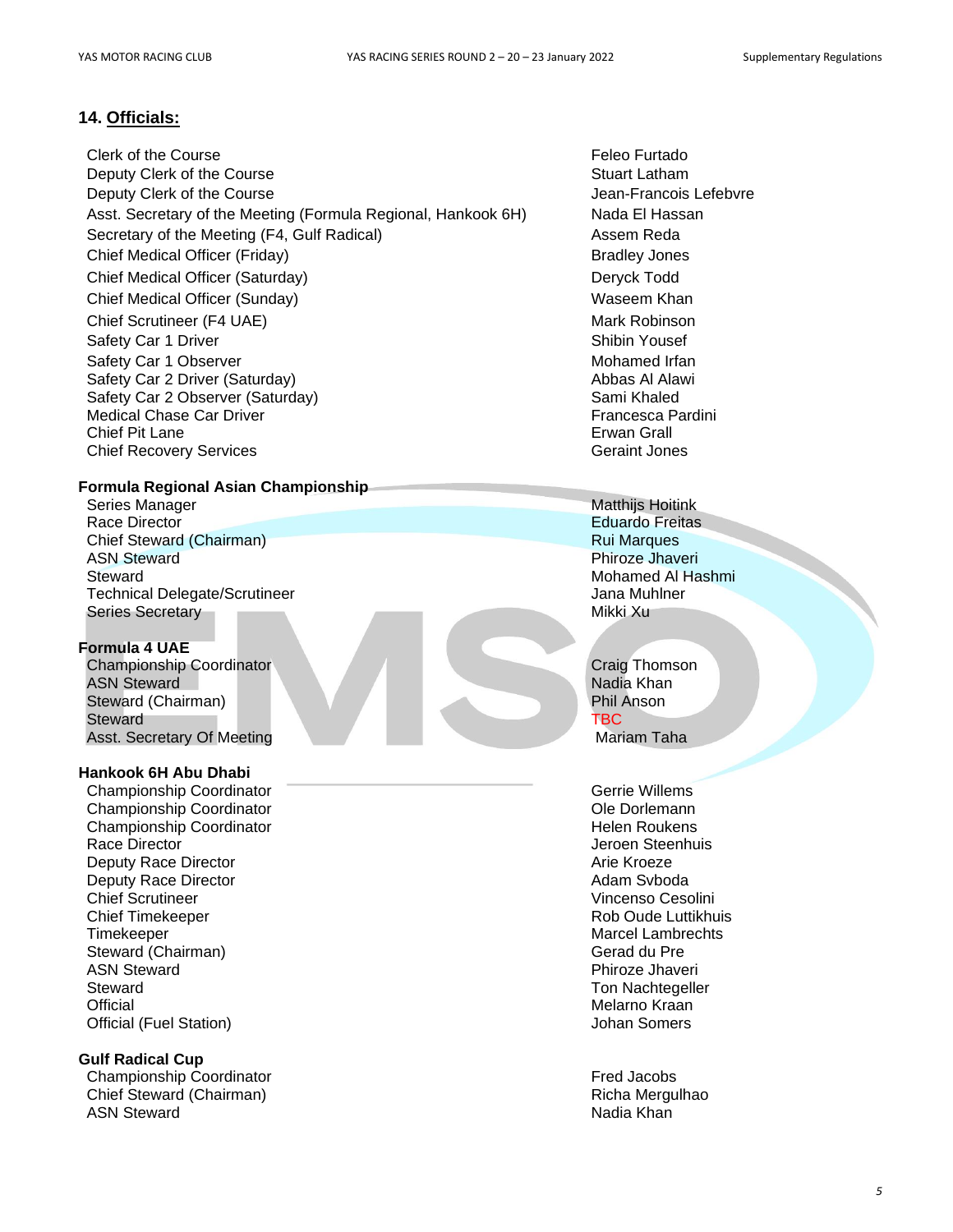# **15. Judges of Fact**

| Chief Flag (for start line infringements)                                   | Heba Bahaj            |
|-----------------------------------------------------------------------------|-----------------------|
| Chief Pits (for pit lane infringements)                                     | Erwan Grall           |
| PE3 (for pit tunnel speed limit infringements)                              | Marlon D'souza        |
| PE4 (for pit exit blend line infringements)                                 | Dinender Sharma       |
| O1 (MP1.8) (for run wide drivers right exit turn 1)                         | Arun Kumar            |
| O3 (MP3) (for cutting of turn 3 if the bollard is displaced)                | Victoria Madria       |
| O4 (MP4) (for corner cutting at turn 4 - drivers left top of the corkscrew) | Rochelle Vibar        |
| O7 (MP7.1) (for shortcuts of turn 7)                                        | David Howarth         |
| O9 (turn 9) (for track limits infringements at support pit exit)            | TBC                   |
| O16 (MP16) (for cutting the apex of turn 16 if the bollard is displaced)    | <b>Mohamed Hemida</b> |
|                                                                             |                       |

# **16. Publication of the classifications and other communications:**

All communications as well as the Provisional and Official Results will be published electronically via email from the Secretary of the Meeting to the Championship Coordinators, who are then responsible for the onward communication to their teams.

# **17. Protests:**

Any protests should be made in accordance with the Rules. The National Protest Fee is AED 1,500 and the National Appeal Fee is AED 5,000.

#### **18. Insurance:**

All competitors are insured in respect of Third-Party Public liability during the event. They are strongly advised to make their own arrangements with regard to personal accidental injury cover and cover for damage to their vehicles and those of other competitors taking part.

# **19. Starting Position:**

Pole position is as per the circuit license.

Standing starts: pole RIGHT

Rolling starts: pole LEFT

- The specific format for the events and qualification for races will be set by the Sporting Regulation of each series.
	- 19.1. Grids: Should the number of starters of any race during the event exceed 30 the Stewards may split the grid into two separate races on the grounds of safety.

# **20. Safety Car:**

Should the use of a Safety Car be deemed necessary in the event of an incident, the circuit Light Panels will be illuminated with 'SC' & yellow flags and SC boards will be displayed at marshal posts. Once the incident is cleared and the circuit deemed safe to run, the roof lights on the safety car will be extinguished after either turn 5 (for races starting at the support grid) or turn 9 (for races starting at the main grid). This shall be the signal that the safety car will be entering pit lane at the end of that lap. From this point the leader dictates the pace. At the moment the Safety Car enters the pits the SC signals will be replaced by a green flag at the Line but overtaking is still prohibited. The racing will recommence from the Line.

#### **Hankook 6H Abu Dhabi**

#### **Code 60 Safety Car Procedure (CSP Procedure)**

If, in the event of a significant incident, the Clerk of the Course decides to initiate a Code 60, the Code 60 light panels will be illuminated around the circuit by Race Control and Code 60 flags will be displayed at all marshal posts. It is the responsibility of all competitors to maintain a maximum speed of 60 kph, without overtaking,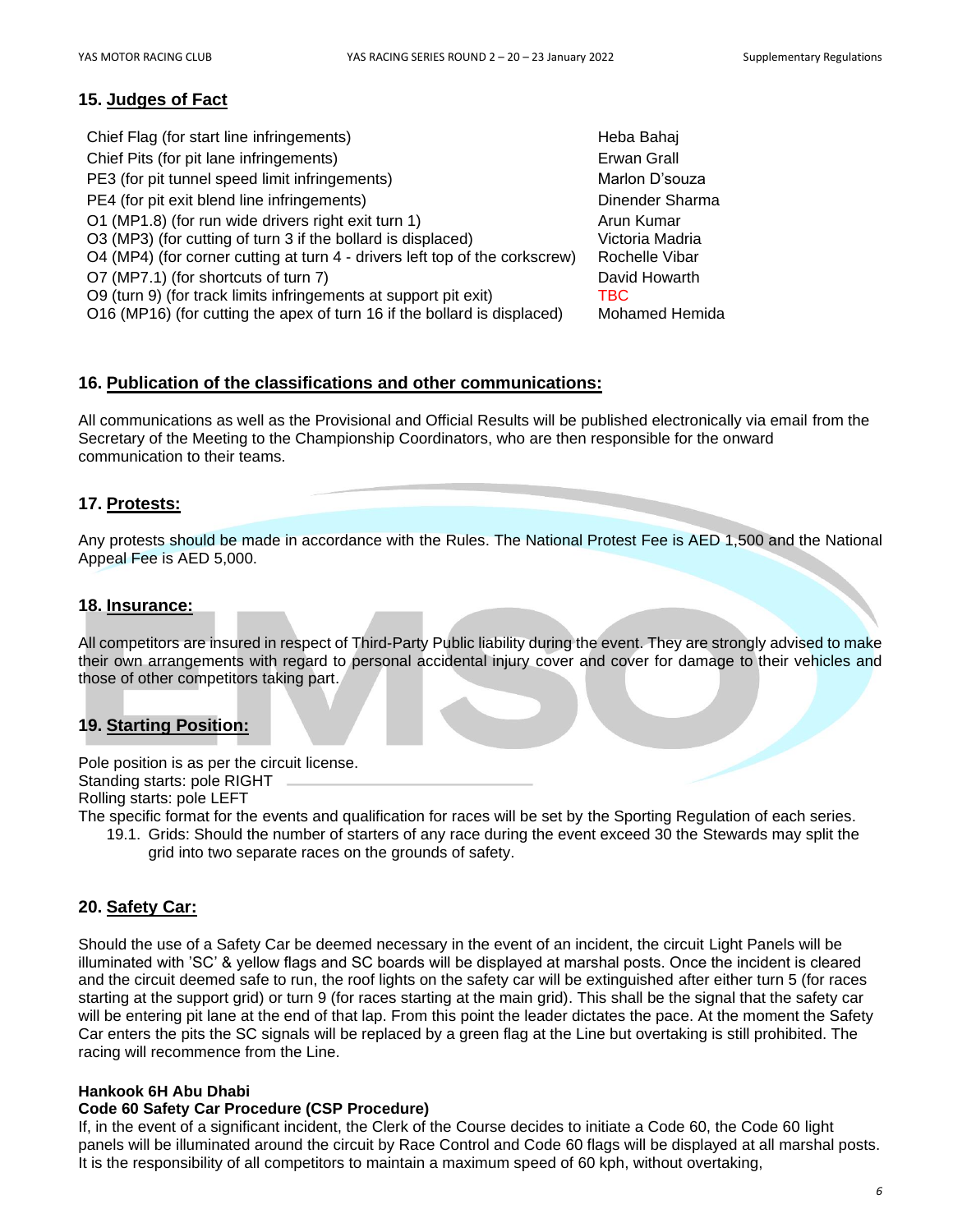#### The Code 60 may be followed by a Safety Car Procedure.

The primary purpose of the Safety Car is to enable the Code 60 Safety Car Procedure (hereafter CSP). For detailed CSP regulations: see Sporting & Technical Regulations Hankook 6H Abu Dhabi 2022.

# **21. Pit Lane Speed Limit:**

The Pit Lane speed limit is 40kph for the Hankook 6H Abu Dhabi and 60 kph for all other series. The speed limit will be enforced between the Pit Entry (speed limit board and white line across the track) and Pit Exit ("End of Speed Limit" board and white line across the track). The speed limit at main pits extends from Pit In beyond the Pit Out point through the tunnel to the white line marked on the track next to Marshal Post P3.

#### **Hankook 6H Abu Dhabi**

The Pit Lane speed limit is 40 kph.

The speed limit will be enforced between the Pit Entry ("40 kph" board and white line across the track) and Pit Exit ("End of Speed Limit" board and white line across the track). The speed limit at main pits extends from Pit In beyond the Pit Out point through the tunnel to the white line marked on the track next to Marshal Post P3.

# **22. Refueling**

#### **Hankook 6H Abu Dhabi**

The refueling area speed limit is 20 km/h. Maximum refueling amount will be published in the BOP-Publication. Refuelling may be carried out under green conditions. Refuelling under standard Code60 and CSP-procedure is allowed, with a maximum refuelling amount of 10 Litres. It is strictly forbidden to change the driver in the refuelling area. A marshal shall be positioned to control the exit from the refuelling area.

Should a car be entering the pit lane at the same time as a car is leaving the refuel area the car entering the pit lane will be given priority.

Drivers leaving the refuel area must therefore be prepared to stop if indicated to do so by the marshal.

# **23. Breaches of the COVID-19 Mitigation Measures**

This event operates in accordance with Abu Dhabi legislation and regulatory policies relating to COVID-19 Precautionary Measures plus the EMSO Guidelines. Yas Motor Racing Club, as the Organizer, reserves the right to impose additional measures for the protection of staff, participants officials and others as deemed appropriate. All personnel on site are therefore expected to comply with the measures in place to reduce the spread of COVID19 at all times, specifically but not limited to:

- Mandatory use of PPE at all times when at Yas Marina Circuit
- Submission to temperature and/or EDE checks upon entry to the venue
- Practicing of social distancing
- Regular use of hand sanitizer, available in all common areas and pit garages

Compliance with COVID19 mitigation measures on site will be monitored by the ADMM COVID19 Officer and/or individuals under his jurisdiction.

Breaches of COVID19 measures shall be handled as follows:

**First offence:** informal warning on the ground by COVID19 Marshal

**Second offence:** written report to the Stewards, formal reprimand

**Third offence***:* written report to the Stewards who are then empowered to impose penalties, in the form of fines, for any team whose members are found to be in breach of the rules. The value of such fines shall be at the discretion of the Stewards. In this instance the Organizer also reserves the right to request the Stewards to impose further penalties, up to and including the removal of repeat offenders from the venue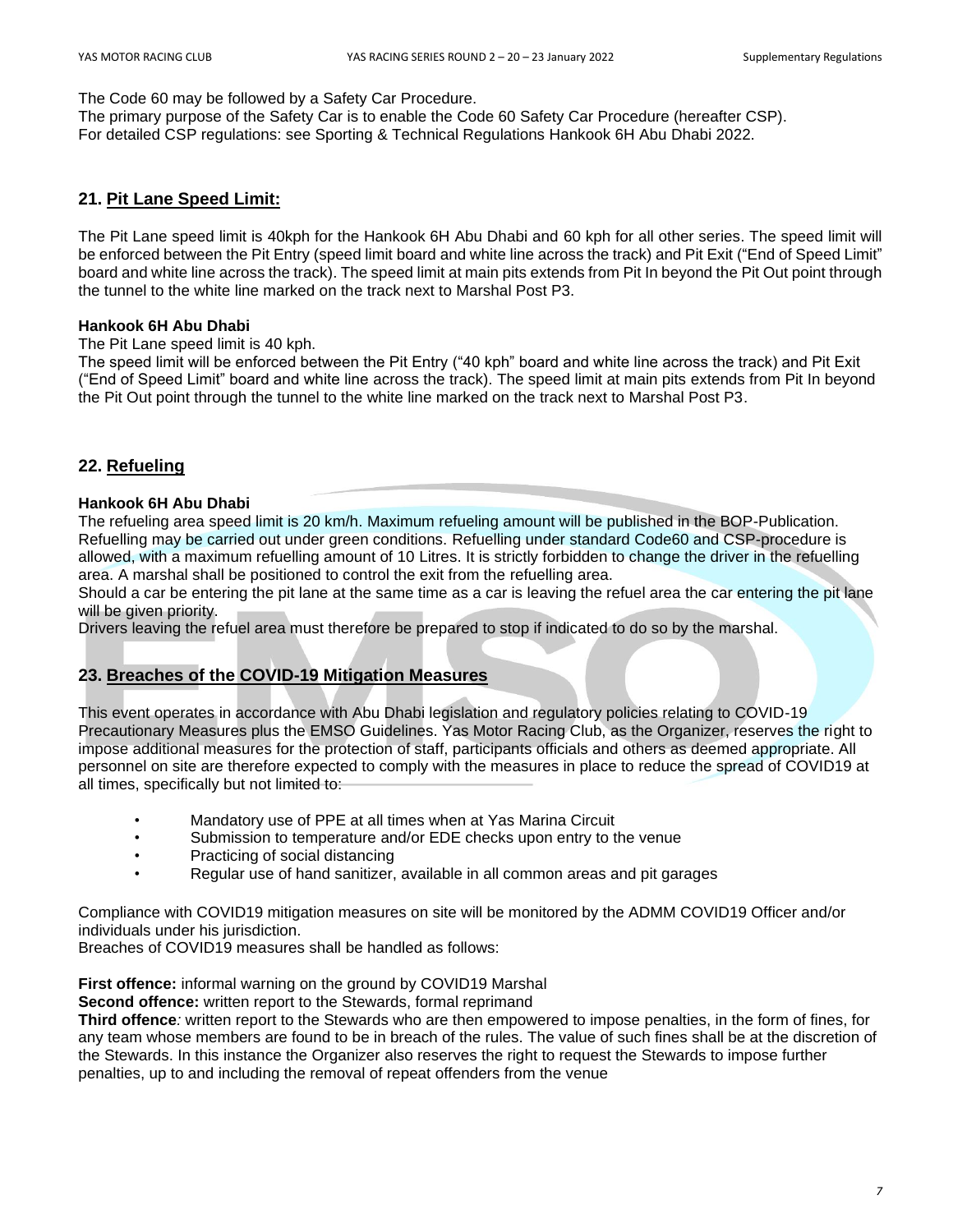# **24. Reporting of Positive COVID-19 Cases**

It is a **mandatory requirement** that any positive cases of COVID19 discovered are reported without delay. Team Managers are responsible for monitoring test results and, in the event of a positive result being discovered, escalating the matter to their Championship Coordinator immediately.

The Championship Coordinator must then inform the ADMM COVID19 Officer directly as soon as they are made aware of a positive case. The COVID19 Officer at this event is as follows:

Matthew Perrin Tel.: +971 56 500 4179 Email: [c19@ymc.ae](mailto:c19@ymc.ae)

Individuals who have received a positive test result must leave site immediately and isolate until further notice.

Any delay in the reporting of a positive result is subject to financial penalty at the discretion of the Stewards, plus additional measures at the request of the ADMM COVID19 Officer.

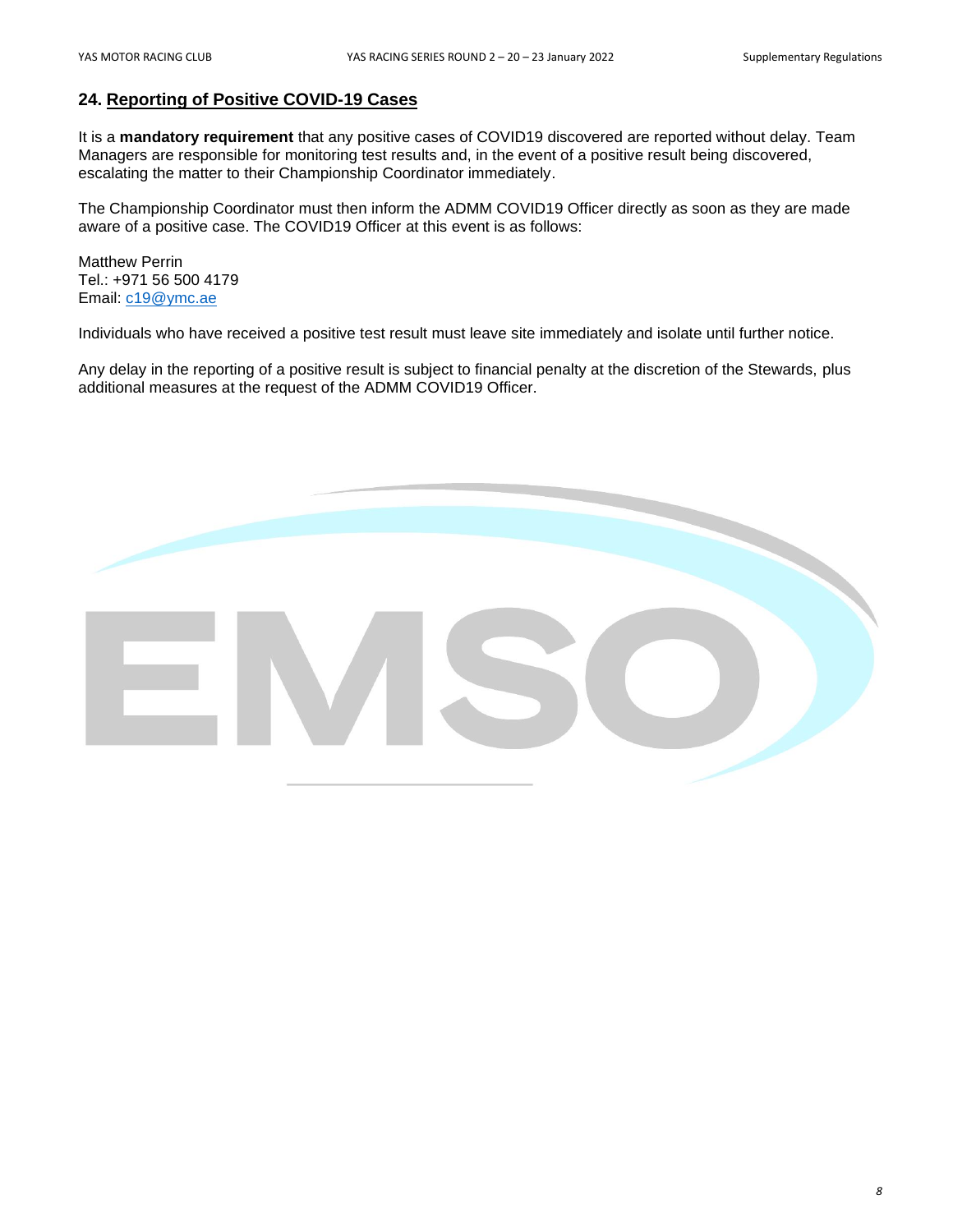#### **APPENDIX 1**

# **SCHEDULE – WED 19 JAN**

#### **WEDNESDAY 19th**

**GP CIRCUIT 5.281KM** 

```
9:00 - 12:00 - 3:00TEAM TRACK WALKS
```
ALL SERIES

#### **SCHEDULE – THU 20 JAN**

| <b>THURSDAY 20th</b>       | <b>TEST DAY</b>                            | <b>GP CIRCUIT 5.281KM</b>     |                                        |
|----------------------------|--------------------------------------------|-------------------------------|----------------------------------------|
| $6:30 - 22:30$<br>16:00    | <b>FUEL STATION 2 OPEN</b>                 |                               | <b>SUPPORT PADDOCK</b>                 |
| 8:00<br>$-18:00$<br>10:00  | <b>GULF RADICAL CUP</b>                    | <b>SIGN ON/ADMINISTRATION</b> | FIRST FLOOR SUPPORT SUITE 2            |
| 8:00<br>$-18:00$<br>10:00  | <b>GULF RADICAL CUP</b>                    | <b>SCRUTINEERING</b>          | <b>IN TEAM PITS</b>                    |
| $-18:00$<br>8:00<br>10:00  | <b>FORMULA REGIONAL ASIAN C'SHIP</b>       | <b>SIGN ON/ADMINISTRATION</b> | <b>FRAC TEAM VILLA 12</b>              |
| 8:00<br>$-18:00$<br>10:00  | <b>FORMULA REGIONAL ASIAN C'SHIP</b>       | <b>SCRUTINEERING</b>          | <b>IN TEAM PITS</b>                    |
| 8:00<br>$-18:00$<br>10:00  | <b>FORMULA 4 UAE</b>                       | SIGN ON/ADMINISTRATION        | <b>FIRST FLOOR SUPPORT SUITE 2</b>     |
| 8:00<br>$-18:00$<br>10:00  | <b>FORMULA 4 UAE</b>                       | <b>SCRUTINEERING</b>          | <b>IN TEAM PITS</b>                    |
| 9:00<br>$-18:00$<br>9:00   | <b>HANKOOK 6H ABU DHABI</b>                | <b>SIGN ON/ADMINISTRATION</b> | <b>OUTSIDE CREVENTIC TEAM VILLA 10</b> |
| 9:00<br>$-18:00$<br>9:00   | <b>HANKOOK 6H ABU DHABI</b>                | <b>SCRUTINEERING</b>          | <b>IN TEAM PITS</b>                    |
| 8:30<br>$-8:45$<br>0:15    | <b>MARSHALS DEPLOYMENT</b>                 |                               |                                        |
| 8:30<br>$-8.45$<br>0:15    | <b>MEDICAL DEPLOYMENT</b>                  |                               |                                        |
| 8:45<br>$\sim$             | <b>MARSHALS &amp; MEDICAL ON POST</b>      |                               |                                        |
| 8:45<br>$-9:00$<br>0:15    | <b>TRACK INSPECTION / CLOSE</b>            |                               |                                        |
| 9:00<br>$-10:30$<br>1:30   | <b>OPEN PIT LANE</b>                       | <b>GULF RADICAL CUP ONLY</b>  | <b>FROM SUPPORT PITS</b>               |
| $10:40 - 11:40$<br>1:00    | <b>FORMULA REGIONAL ASIAN C'SHIP</b>       | <b>TEST SESSION 1</b>         |                                        |
| $11:50 - 13:20$<br>1:30    | <b>FORMULA 4 UAE</b>                       | <b>TEST SESSION 1</b>         | <b>FROM SUPPORT PITS</b>               |
|                            |                                            |                               |                                        |
| 14:00<br>0:40<br>$13:20 -$ | <b>LUNCH BREAK</b>                         |                               |                                        |
| $14:00 -$                  | <b>MARSHALS &amp; MEDICAL BACK ON POST</b> |                               |                                        |
| $14:00 -$                  | TIMING SCREENS SWITCHED ON                 | <b>NO PRINTOUTS AVAILABLE</b> |                                        |
| $14:00 - 14:15$<br>0:15    | <b>TRACK INSPECTION</b>                    |                               |                                        |
| 14:15  15:15<br>1:00       | <b>FORMULA REGIONAL ASIAN C'SHIP</b>       | <b>TEST SESSION 2</b>         |                                        |
| 15:25 - 15:55<br>0:30      | <b>GULF RADICAL CUP</b>                    | <b>TEST SESSION</b>           | <b>FROM SUPPORT PITS</b>               |
| 16:05 17:35<br>1:30        | <b>FORMULA 4 UAE</b>                       | <b>TEST SESSION 2</b>         | <b>FROM SUPPORT PITS</b>               |
| 17:45 - 18:45<br>1:00      | <b>FORMULA REGIONAL ASIAN C'SHIP</b>       | <b>TEST SESSION 3</b>         |                                        |
| $17:59 -$                  | <b>SUNSET</b>                              |                               |                                        |
| $19:00 - 22:00$<br>3:00    | <b>HANKOOK 6H ABU DHABI</b>                | <b>TEST SESSION 1</b>         |                                        |
| $22:05 -$                  | <b>TRACK OPENING</b>                       |                               |                                        |
| $22:10 -$                  | <b>MARSHALS &amp; MEDICAL STAND DOWN</b>   |                               |                                        |
|                            |                                            |                               |                                        |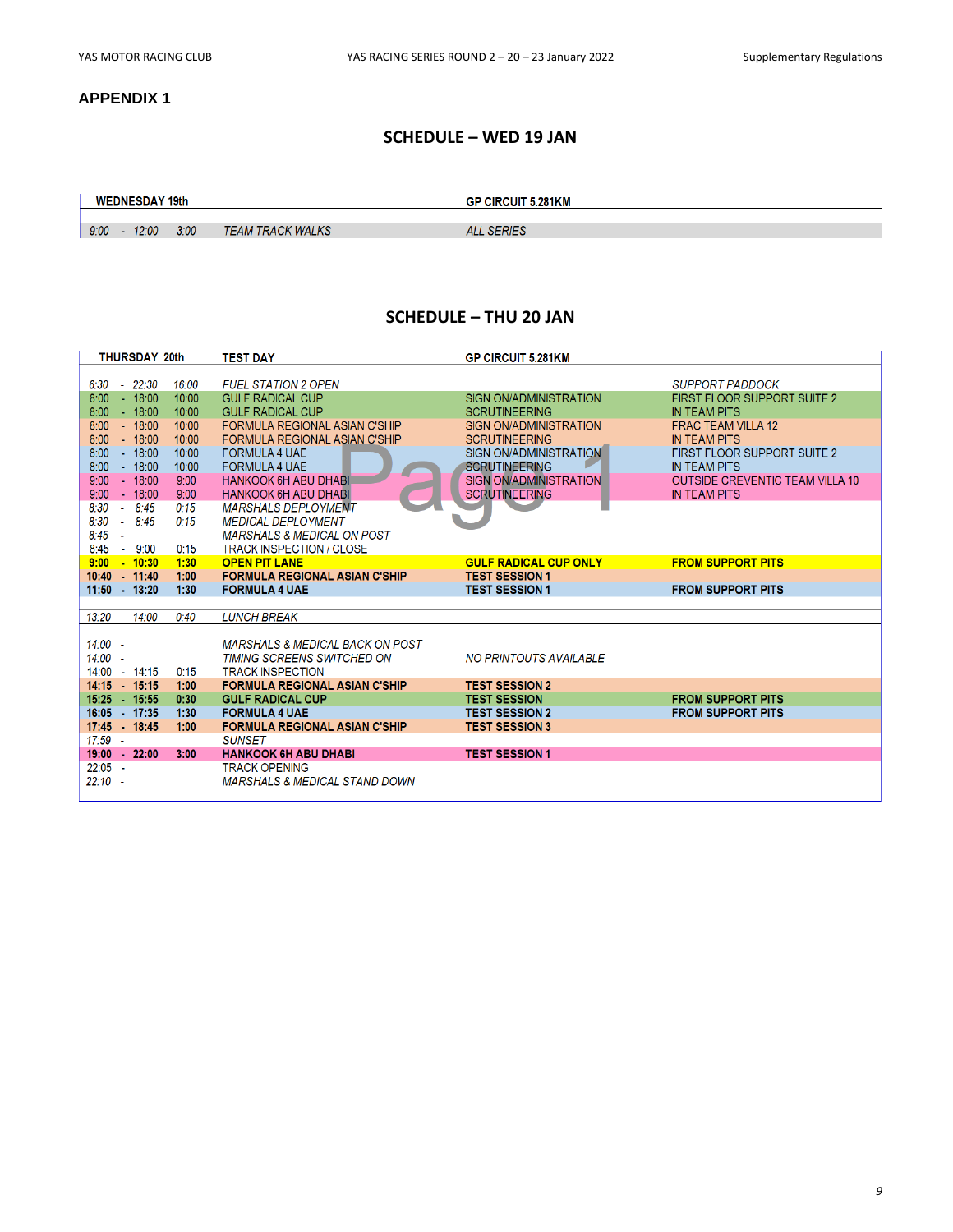# **SCHEDULE – FRI 21 JAN**

| <b>FRIDAY 21st</b>       | <b>QUALIFICATION / RACE DAY</b>        | <b>GP CIRCUIT 5.281KM</b>       |                                        |
|--------------------------|----------------------------------------|---------------------------------|----------------------------------------|
|                          |                                        |                                 |                                        |
| $6.30 - 21.00$<br>14:30  | <b>FUEL STATION 2 OPEN</b>             |                                 | <b>SUPPORT PADDOCK</b>                 |
| 6:30<br>$-7:30$<br>1:00  | OFFICIALS' SIGN ON                     |                                 | END OF MAIN GRANDSTAND BLOCK A         |
| $-7:50$<br>0:20<br>7:30  | <b>FORMULA 4 UAE</b>                   | <b>DRIVERS' BRIEFING</b>        | <b>ONLINE VIA MS TEAMS</b>             |
| 7:30<br>$-7:45$<br>0:15  | <b>SENIOR OFFICIALS' BRIEFING</b>      | <b>ALL CHIEFS</b>               | <b>VIA SPORTITY / RADIO</b>            |
| 7:30<br>$-8.15$<br>0:45  | OFFICIALS' DISTRIBUTION TO POST        |                                 | <b>BUSES FROM MP16.2</b>               |
| 7:30<br>$-8:00$<br>0:30  | <b>MEDICAL SIGN ON</b>                 |                                 | <b>MEDICAL CENTRE</b>                  |
| 7:55<br>$-8:15$<br>0:20  | <b>GULF RADICAL CUP</b>                | <b>DRIVERS' BRIEFING</b>        | <b>ONLINE VIA MS TEAMS</b>             |
| 8:20<br>$-8:40$<br>0:20  | FORMULA REGIONAL ASIAN C'SHIP          | <b>DRIVERS' BRIEFING</b>        | <b>PADDOCK SUITE 1</b>                 |
| 8:00<br>$-8.15$<br>0:15  | <b>MEDICAL DEPLOYMENT</b>              |                                 |                                        |
| 8:15<br>$\sim$           | OFFICIALS & MEDICAL ON POST            |                                 |                                        |
| 8:15<br>$-8.45$<br>0:30  | <b>RADIO CHECKS</b>                    |                                 |                                        |
| 8:45<br>$-9:00$<br>0:15  | <b>TRACK INSPECTION / CLOSE</b>        |                                 |                                        |
| $9:00 - 15:00$<br>6:00   | <b>HANKOOK 6H ABU DHABI</b>            | <b>SIGN ON/ADMINISTRATION</b>   | <b>OUTSIDE CREVENTIC TEAM VILLA 10</b> |
| $-12:00$<br>3:00<br>9:00 | <b>HANKOOK 6H ABU DHABI</b>            | SCRUTINEERING - BY REQUEST ONLY | <b>IN TEAM PITS</b>                    |
| $-9:20$<br>9:00<br>0:20  | <b>FORMULA 4 UAE</b>                   | <b>WARM UP</b>                  | <b>FROM SUPPORT PITS</b>               |
| 9:50<br>0:20<br>9:30     | <b>GULF RADICAL CUP</b>                | <b>SPRINT QUALIFYING</b>        | <b>FROM SUPPORT PITS</b>               |
| $10:00 - 10:30$<br>0:30  | <b>FORMULA REGIONAL ASIAN C'SHIP</b>   | <b>FREE PRACTICE</b>            |                                        |
| 10:45 - 11:00<br>0.15    | <b>FORMULA 4 UAE</b>                   | <b>QUALIFYING 1</b>             | <b>FROM SUPPORT PITS</b>               |
| $11:10 - 11:25$<br>0:15  | <b>FORMULA 4 UAE</b>                   | <b>QUALIFYING 2</b>             | <b>FROM SUPPORT PITS</b>               |
| $11:35 -$                | SAFETY CAR DEPARTS TO SUPPORT GRID     |                                 | STOP IN FRONT OF SUPPORT GANTRY        |
| $11:40 -$                | SUPPORT PIT LANE OPEN                  | FOR GULF RADICAL CUP            |                                        |
| 11:45                    | <b>SUPPORT PIT LANE CLOSED</b>         | <b>FOR GULF RADICAL CUP</b>     |                                        |
| 11:50                    | <b>5 MINUTES</b>                       |                                 |                                        |
| $11:55 - -$              | <b>START OF FORMATION LAP</b>          | FOR GULF RADICAL CUP            |                                        |
| 12:00 - 12:25<br>0:25    | <b>GULF RADICAL CUP SPRINT RACE 1</b>  | <b>25 MINS</b>                  | <b>ROLLING START</b>                   |
| 12:35 - 12:45<br>0:10    | <b>GULF RADICAL CUP SPRINT RACE 1</b>  | <b>PODIUM</b>                   | <b>SUPPORT PODIUM</b>                  |
|                          |                                        |                                 |                                        |
| $12:30 - 13:10$<br>0:40  | <b>LUNCH AND PRAYER TIME 12:34</b>     |                                 |                                        |
|                          |                                        |                                 |                                        |
| $13:10 -$                | <b>OFFICIALS &amp; MEDICAL ON POST</b> |                                 |                                        |
| 13:10 - 13:20<br>0:10    | <b>TRACK INSPECTION</b>                |                                 |                                        |
| 13:20 - 14:50<br>1:30    | <b>HANKOOK 6H ABU DHABI</b>            | <b>TEST SESSION 2</b>           |                                        |
| 15:00 15:15<br>0:15      | <b>FORMULA REGIONAL ASIAN C'SHIP</b>   | <b>QUALIFYING 1</b>             |                                        |
| 15:25 - 15:40<br>0:15    | <b>FORMULA REGIONAL ASIAN C'SHIP</b>   | <b>QUALIFYING 2</b>             |                                        |
| 15:50 17:20<br>1:30      | <b>HANKOOK 6H ABU DHABI</b>            | <b>TEST SESSION 3</b>           |                                        |
| $17:25 -$                | SAFETY CAR DEPARTS TO SUPPORT GRID     |                                 | STOP IN FRONT OF SUPPORT GANTRY        |
| $17:30 -$                | <b>SUPPORT PIT LANE OPEN</b>           | <b>FOR FORMULA 4 UAE</b>        |                                        |
| 17:30 - 18:00<br>0:30    | <b>HANKOOK 6H ABU DHABI</b>            | <b>TEAM MANAGERS' BRIEFING</b>  | <b>PADDOCK SUITE 1</b>                 |
| $17:35 -$                | SUPPORT PIT LANE CLOSED                | <b>FOR FORMULA 4 UAE</b>        |                                        |
| 17:40                    | <b>5 MINUTES</b>                       |                                 |                                        |
| $17:45 -$                | START OF FORMATION LAP                 | <b>FOR FORMULA 4 UAE</b>        |                                        |
| $17:50$ $18:15$<br>0:25  | <b>FORMULA 4 UAE RACE 1</b>            | <b>25 MINS</b>                  | <b>STANDING START</b>                  |
| $17:59 -$                | <b>SUNSET</b>                          |                                 |                                        |
| 18:00 - 18:30<br>0:30    | <b>HANKOOK 6H ABU DHABI</b>            | <b>DRIVERS' BRIEFING</b>        | <b>PADDOCK SUITE 1</b>                 |
| $18:20 -$                | SAFETY CAR DEPARTS TO SUPPORT GRID     |                                 | STOP IN FRONT OF SUPPORT GANTRY        |
| 18:25 - 18:35<br>0:10    | FORMULA 4 UAE RACE 1                   | <b>PODIUM</b>                   | <b>SUPPORT PODIUM</b>                  |
| $18:25 -$                | SUPPORT PIT LANE OPEN                  | <b>FOR GULF RADICAL CUP</b>     |                                        |
| 18:30<br>- 4             | SUPPORT PIT LANE CLOSED                | FOR GULF RADICAL CUP            |                                        |
| 18:35                    | <b>5 MINUTES</b>                       |                                 |                                        |
| 18:40<br>- 4             | <b>START OF FORMATION LAP</b>          | <b>FOR GULF RADICAL CUP</b>     |                                        |
| 18:45 - 19:10<br>0:25    | <b>GULF RADICAL CUP SPRINT RACE 2</b>  | <b>25 MINS</b>                  | <b>ROLLING START</b>                   |
| 19:20 - 19:30<br>0:10    | <b>GULF RADICAL CUP SPRINT RACE 2</b>  | <b>PODIUM</b>                   | <b>SUPPORT PODIUM</b>                  |
| 19:20 - 20:20<br>1:00    | <b>HANKOOK 6H ABU DHABI</b>            | <b>FREE PRACTICE</b>            |                                        |
| $20:25 -$                | <b>TRACK OPENING</b>                   |                                 |                                        |
| $20:30 -$                | OFFICIALS & MEDICAL STAND DOWN         |                                 | <b>BUSES DEPLOYED</b>                  |
|                          |                                        |                                 |                                        |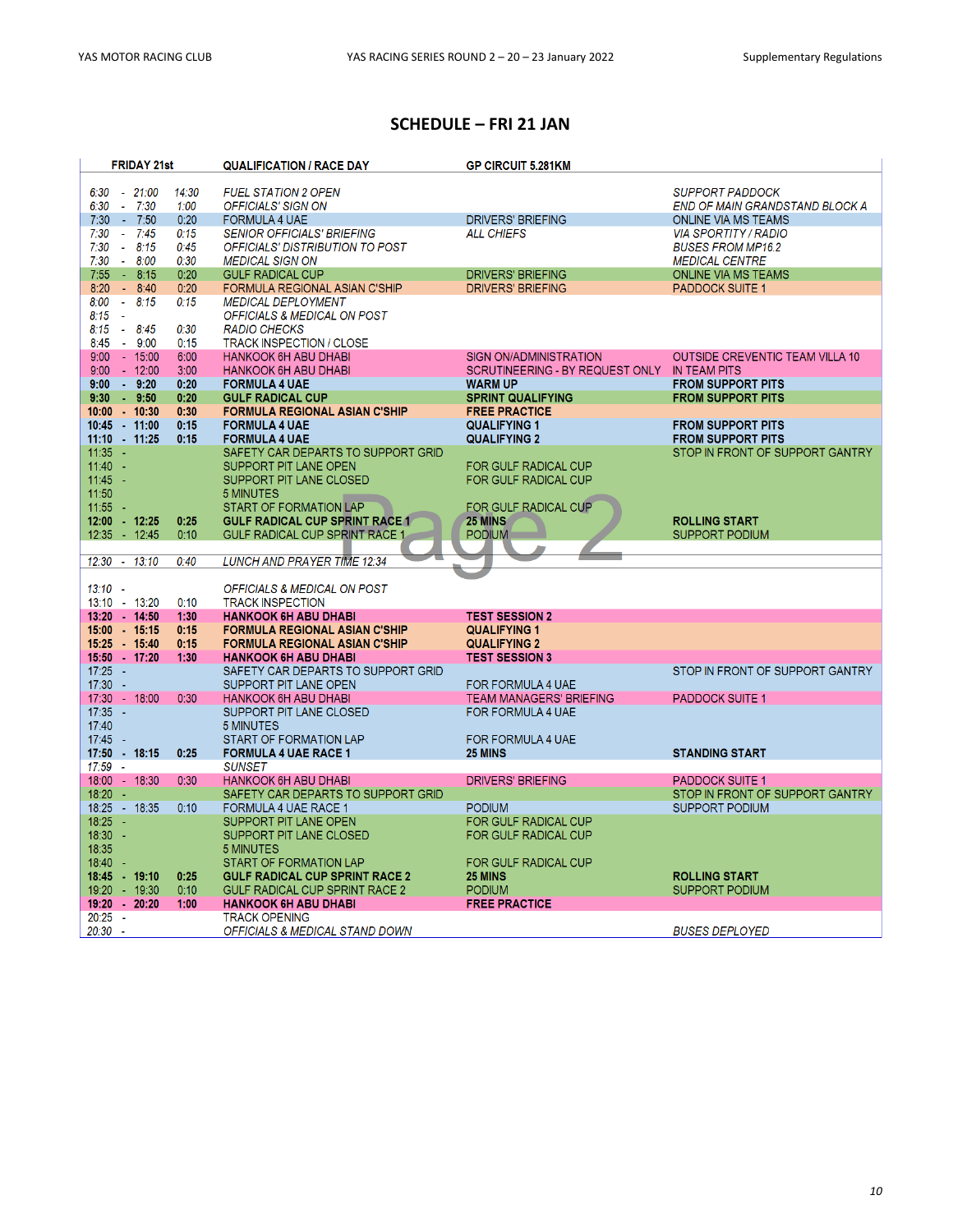# **SCHEDULE – SAT 22 JAN**

|                          | <b>SATURDAY 22nd</b> |              |                                                   | <b>GP CIRCUIT 5.281KM</b>                  |                                       |
|--------------------------|----------------------|--------------|---------------------------------------------------|--------------------------------------------|---------------------------------------|
| $6.00 - 22.00$           |                      | 16:00        | <b>FUEL STATION 2 OPEN</b>                        |                                            | <b>SUPPORT PADDOCK</b>                |
| 6:00                     | $-7:15$              | 1:15         | <b>OFFICIALS' SIGN ON</b>                         |                                            | <b>END OF MAIN GRANDSTAND BLOCK A</b> |
| 7:15                     | $-7:30$              | 0:15         | <b>SENIOR OFFICIALS' BRIEFING</b>                 | <b>ALL CHIEFS</b>                          | <b>VIA SPORTITY / RADIO</b>           |
| 7:15                     | $-8:00$              | 0:45         | OFFICIALS' DISTRIBUTION TO POST                   |                                            | <b>BUSES FROM MP16.2</b>              |
| 7:15                     | $-7:45$              | 0:30         | <b>MEDICAL SIGN ON</b>                            |                                            | <b>MEDICAL CENTRE</b>                 |
| $7.45 - 8.00$            |                      | 0:15         | <b>MEDICAL DEPLOYMENT</b>                         |                                            |                                       |
| 8:00<br>$\sim$           |                      |              | OFFICIALS & MEDICAL ON POST                       |                                            |                                       |
| 8:00                     | $-8:30$              | 0:30         | <b>RADIO CHECKS</b>                               |                                            |                                       |
| 8:30                     | $-8:45$              | 0:15         | <b>TRACK INSPECTION / CLOSE</b>                   |                                            |                                       |
| 8:45<br>- 4              |                      |              | SAFETY CAR DEPARTS TO SUPPORT GRID                |                                            | STOP IN FRONT OF SUPPORT GANTRY       |
| $8:50 -$                 |                      |              | SUPPORT PIT LANE OPEN                             | <b>FOR FORMULA 4 UAE</b>                   |                                       |
| 8:55<br>$\sim$           |                      |              | SUPPORT PIT LANE CLOSED                           | <b>FOR FORMULA 4 UAE</b>                   |                                       |
| 9:00<br>9:05             |                      |              | <b>5 MINUTES</b><br><b>START OF FORMATION LAP</b> |                                            |                                       |
| 9:10                     | $-9:35$              | 0:25         | <b>FORMULA 4 UAE RACE 2</b>                       | <b>FOR FORMULA 4 UAE</b><br><b>25 MINS</b> | <b>STANDING START</b>                 |
| 9:45                     | $-9:55$              | 0:10         | FORMULA 4 UAE RACE 2                              | <b>PODIUM</b>                              | <b>SUPPORT PODIUM</b>                 |
| $9:50$ $10:02$           |                      | 0:12         | <b>HANKOOK 6H ABU DHABI</b>                       | <b>QUALIFYING 1</b>                        |                                       |
| $10:10 - 10:22$          |                      | 0:12         | <b>HANKOOK 6H ABU DHABI</b>                       | <b>QUALIFYING 2</b>                        |                                       |
| $10:40 -$                |                      |              | SAFETY CAR DEPARTS TO MAIN GRID                   |                                            | STOP IN FRONT OF MAIN GANTRY          |
| $10:45 -$                |                      |              | <b>PIT LANE OPEN</b>                              | FOR FORMULA REGIONAL ASIAN C'SHIP          |                                       |
| $10:50 -$                |                      |              | <b>PIT LANE CLOSED</b>                            | FOR FORMULA REGIONAL ASIAN C'SHIP          |                                       |
| 10:55                    |                      |              | <b>5 MINUTES</b>                                  |                                            |                                       |
| $11:00 -$                |                      |              | <b>START OF FORMATION LAP</b>                     | FOR FORMULA REGIONAL ASIAN C'SHIP          |                                       |
| 11:05 11:35              |                      | 0:30         | <b>FORMULA REGIONAL ASIAN C'SHIP RACE 1</b>       | 30 MINS                                    | <b>STANDING START</b>                 |
| 11:45 - 11:55            |                      | 0:10         | FORMULA REGIONAL ASIAN C'SHIP RACE 1              | <b>PODIUM</b>                              |                                       |
| $11:45 -$                |                      |              | SAFETY CAR DEPARTS TO SUPPORT GRID                |                                            | STOP IN FRONT OF SUPPORT GANTRY       |
| $11:50 -$                |                      |              | SUPPORT PIT LANE OPEN                             | <b>FOR FORMULA 4 UAE</b>                   |                                       |
| $11:55 -$                |                      |              | SUPPORT PIT LANE CLOSED                           | <b>FOR FORMULA 4 UAE</b>                   |                                       |
| 12:00                    |                      |              | <b>5 MINUTES</b>                                  |                                            |                                       |
| $12:05 -$                |                      |              | START OF FORMATION LAP                            | <b>FOR FORMULA 4 UAE</b>                   |                                       |
| 12:10 - 12:35            |                      | 0:25         | <b>FORMULA 4 UAE RACE 3</b>                       | <b>25 MINS</b>                             | <b>STANDING START</b>                 |
| 12:45 : 12:55            |                      | 0:10         | <b>FORMULA 4 UAE RACE 3</b>                       | <b>PODIUM</b>                              | <b>SUPPORT PODIUM</b>                 |
| 12:40 - 13:25            |                      | 0:45         | <b>LUNCH BREAK</b>                                |                                            |                                       |
| $12:40 - 13:25$          |                      | 0:45         | <b>PUBLIC PIT LANE WALK</b>                       |                                            | <b>MAIN PIT LANE</b>                  |
|                          |                      |              |                                                   |                                            |                                       |
| $13:25 -$                |                      |              | <b>OFFICIALS &amp; MEDICAL ON POST</b>            |                                            |                                       |
| 13:25 - 13:35            |                      | 0:10         | <b>TRACK INSPECTION</b>                           |                                            |                                       |
| 13:35 - 13:50            |                      | 0:15         | <b>GULF RADICAL CUP</b>                           | <b>ENDURO QUALIFYING</b>                   | <b>FROM SUPPORT PITS</b>              |
| $14:00 -$                |                      |              | SAFETY CAR DEPARTS TO MAIN GRID                   |                                            | STOP IN FRONT OF MAIN GANTRY          |
| $14:05 -$                |                      |              | <b>PIT LANE OPEN</b>                              | FOR HANKOOK 6H ABU DHABI                   |                                       |
| $14:10 -$                |                      |              | PIT LANE CLOSED                                   | FOR HANKOOK 6H ABU DHABI                   |                                       |
| 14:15                    |                      |              | <b>5 MINUTES</b>                                  |                                            |                                       |
| $14:20 -$                |                      |              | START OF FORMATION LAP                            | FOR HANKOOK 6H ABU DHABI                   |                                       |
| 14:25 20:25              |                      | 6:00         | <b>HANKOOK 6H ABU DHABI</b>                       | <b>360 MINS</b>                            | <b>ROLLING START</b>                  |
| $18:00 -$                |                      |              | <b>SUNSET</b>                                     |                                            |                                       |
| 20:30 - 20:45            |                      | 0:15         | <b>TRACK CLEANING</b>                             |                                            |                                       |
| 20:35 - 20:55            |                      | 0:20         | <b>HANKOOK 6H ABU DHABI</b>                       | <b>PODIUM</b>                              |                                       |
| $20:45 -$                |                      |              | SAFETY CAR DEPARTS TO SUPPORT GRID                |                                            | STOP IN FRONT OF SUPPORT GANTRY       |
| $20:50 -$                |                      |              | SUPPORT PIT LANE OPEN                             | <b>FOR GULF RADICAL CUP</b>                |                                       |
| $20:55 -$                |                      |              | SUPPORT PIT LANE CLOSED                           | FOR GULF RADICAL CUP                       |                                       |
| 21:00                    |                      |              | <b>5 MINUTES</b><br><b>START OF FORMATION LAP</b> |                                            |                                       |
| $21:05 -$<br>21:10 21:55 |                      |              | <b>GULF RADICAL CUP ENDURO RACE</b>               | FOR GULF RADICAL CUP                       | <b>ROLLING START</b>                  |
| 22:05 - 22:15            |                      | 0:45<br>0:10 | <b>GULF RADICAL CUP ENDURO RACE</b>               | <b>45 MINS</b><br><b>PODIUM</b>            | <b>SUPPORT PODIUM</b>                 |
| $22:00 -$                |                      |              | <b>TRACK OPENING</b>                              |                                            |                                       |
| $22:05 -$                |                      |              | OFFICIALS & MEDICAL STAND DOWN                    |                                            | <b>BUSES DEPLOYED</b>                 |